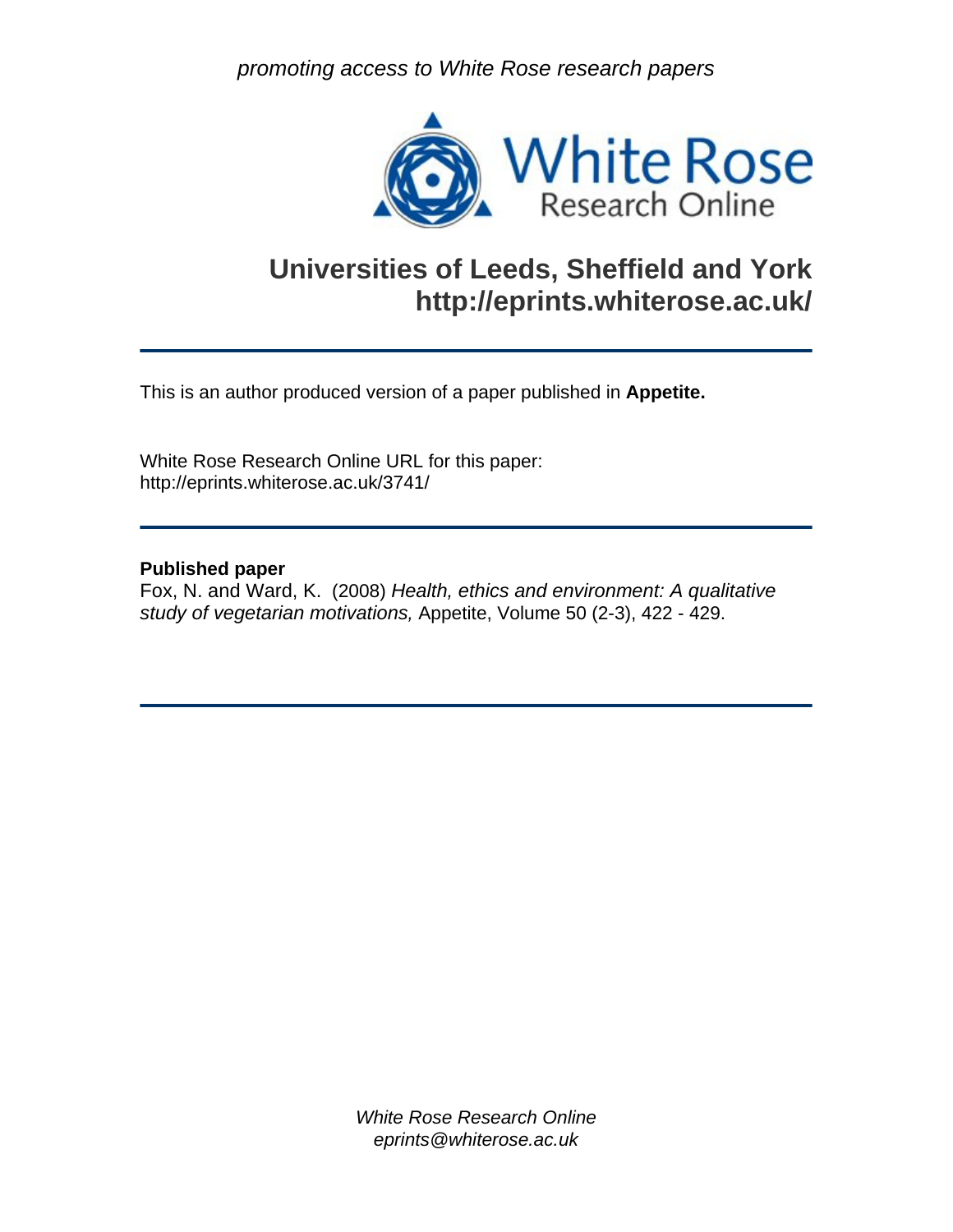# **Health, Ethics and Environment: a Qualitative Study of Vegetarian Motivations**

### **Nick Fox and Katie Ward**

School of Health and Related Research University of Sheffield, Regent Court Regent Street Sheffield S1 4DA, UK

**Corresponding Author: E-mail address: n.j.fox@shef.ac.uk (Nick Fox)**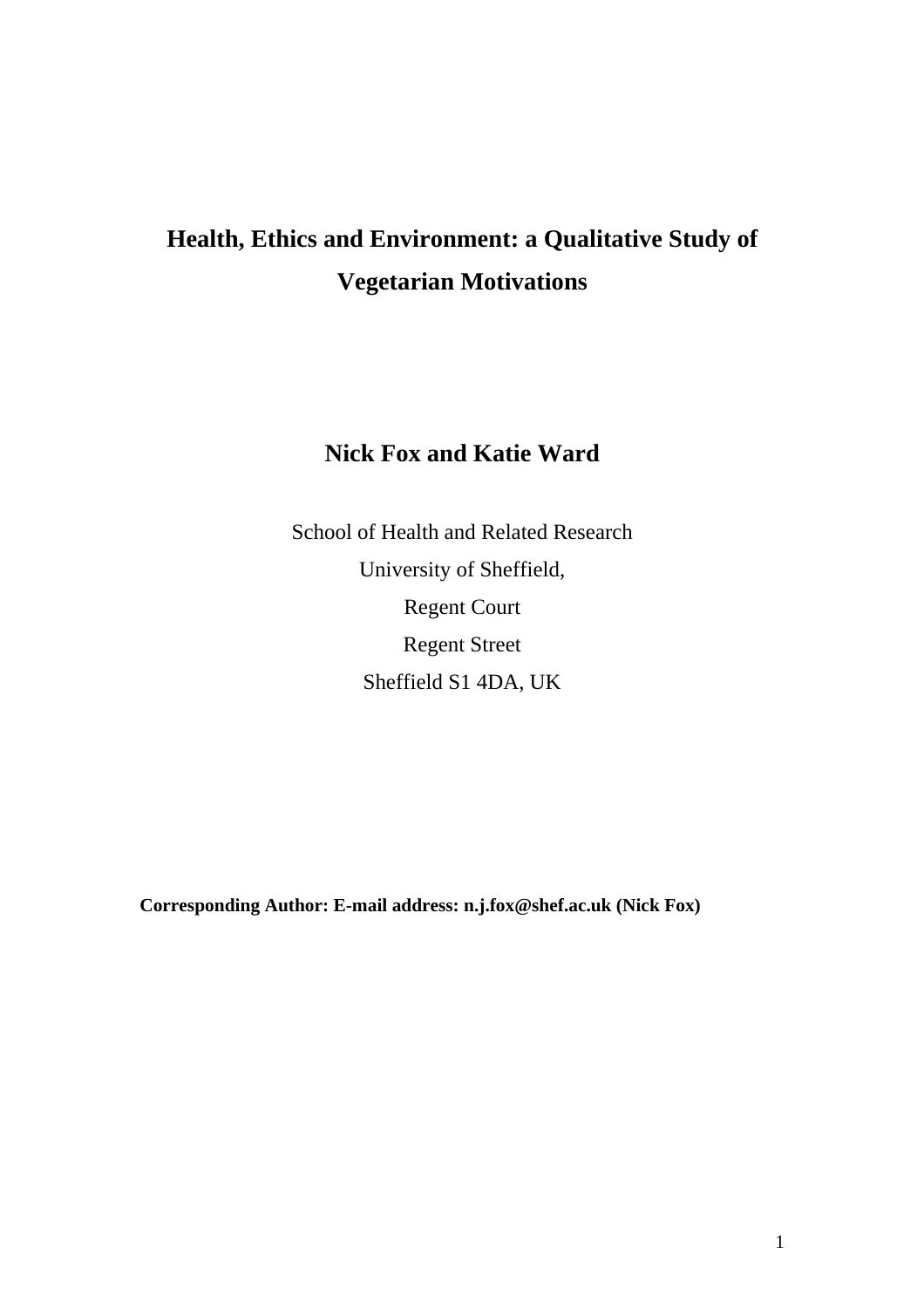#### **Abstract**

This qualitative study explored the motivations of vegetarians by means of online ethnographic research with participants in an international message board. The researcher participated in discussions on the board, gathered responses to questions from 33 participants, and conducted follow-up e-mail interviews with eighteen of these participants. Respondents were predominantly from the US, Canada and the UK. Seventy per cent were female, and ages ranged from 14 to 53, with a median of 26 years. Data were analysed using a thematic approach. While this research found that health and the ethical treatment of animals were the main motivators for participants' vegetarianism, participants reported a range of commitments to environmental concerns, although in only one case was environmentalism a primary motivator for becoming a vegetarian. The data indicates that vegetarians may follow a trajectory, in which initial motivations are augmented over time by other reasons for sustaining or further restricting their diet.

Key Words: environmentalism, ethics, food choices, health, vegetarianism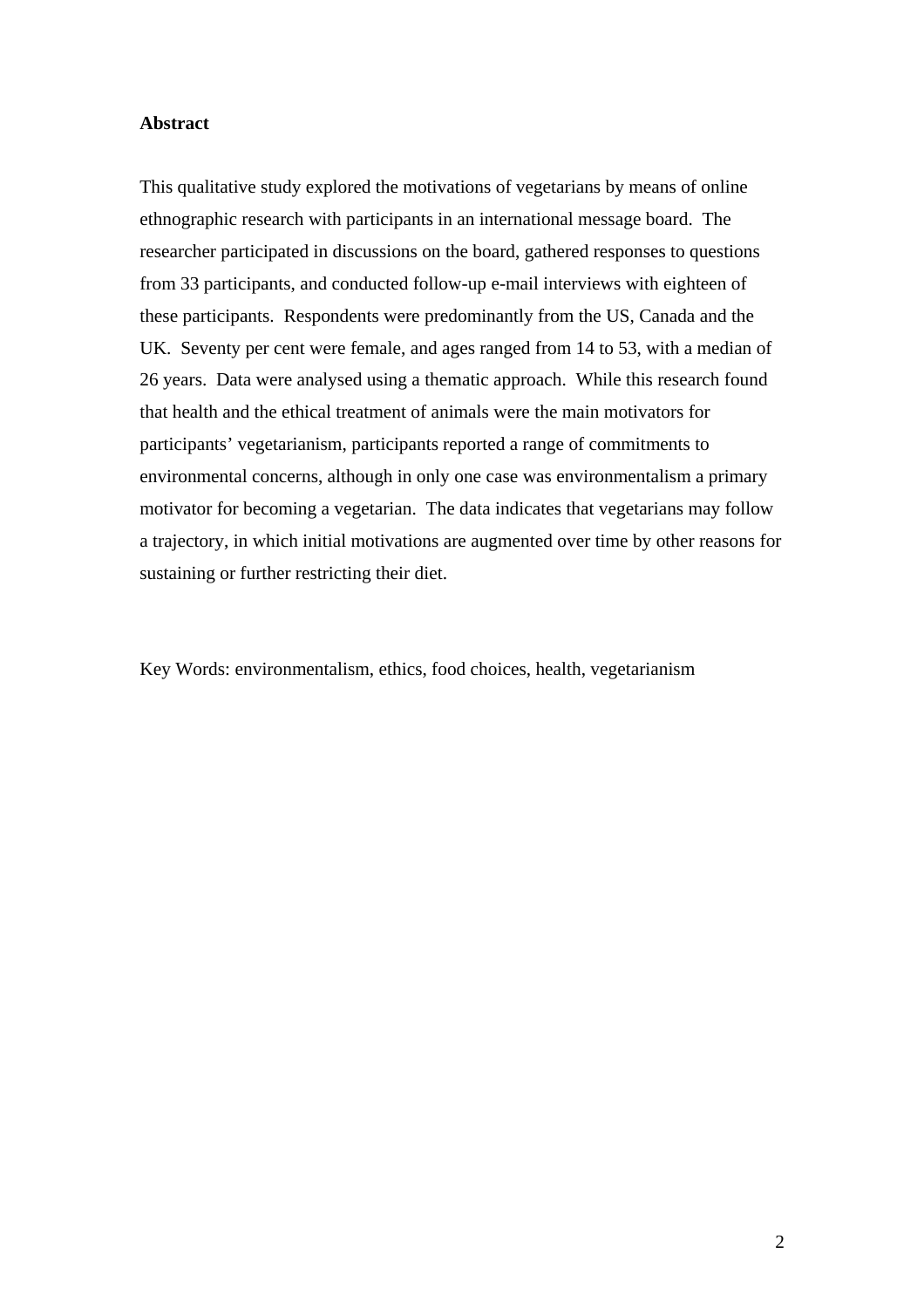#### **Introduction**

Abstinence from the consumption of meat and animal products is an element of some religious practices including Buddhism and Seventh Day Adventism (Fraser 2003). Others choose a secular vegetarianism, grounded in non-religious motivations (Whorton 1994). The Vegetarian Society coined the term 'vegetarian' in the mid nineteenth century, and this is used to cover a range of dietary choices that avoid some or all foods with animal origins (Barr and Chapman 2002, Hoek et al. 2004). Vegans avoid all animal products for food, clothing or other purposes, while *lacto-ovo* vegetarians consume dairy produce and eggs, and *semi*- and *pesco-* vegetarians eat poultry and fish respectively (Phillips 2005, Willets 1997).

Studies of vegetarians have identified a variety of non-religious motivations for adopting a meat-free diet (Beardsmore and Keil 1992, Povey et al. 2001). Personal health and animal cruelty figure high on this list (Hoek et al. 2004, 266, Lea and Worsley 2001, 127), while disgust or repugnance with eating flesh (Kenyon and Barker 1998, Rozin et al. 1997, Santos and Booth 1996), association with patriarchy (Adams 1990), food beliefs and peer or family influences (Lea and Worsley 2001, 128) are also noted. Health vegetarians choose to avoid meat in order to derive certain health benefits or lose weight (Key et al. 2006, Kim and Houser 1999, Wilson et al. 2004), while ethical vegetarians consider meat avoidance as a moral imperative not to harm animals for food or other reasons (Fessler et al. 2003, 31, Whorton 1994). Health concerns are also the major reason motivating individuals who are 'partial vegetarians', who choose not to eat red meat, limit their consumption of flesh to fish, or select only organic products (American Dietetic Association 2003, Bedford and Barr 2005, Hoek et al. 2004, 266).

In addition to these commitments, vegetarianism has been linked to concerns with the environmental and ecological impact of meat (Gaard 2002, Hoek et al. 2004, 265, Lindeman and Sirelius 2001, 182). In Kalof et al.'s (1999) study of influences on vegetarianism, belief that a vegetarian diet was less harmful to the environment was the only factor significantly differentiating vegetarians and non-vegetarians, while beliefs concerning the health and animal welfare benefits of vegetarianism were nonsignificant. A range of commercial outlets now offer 'health foods', 'wholefoods'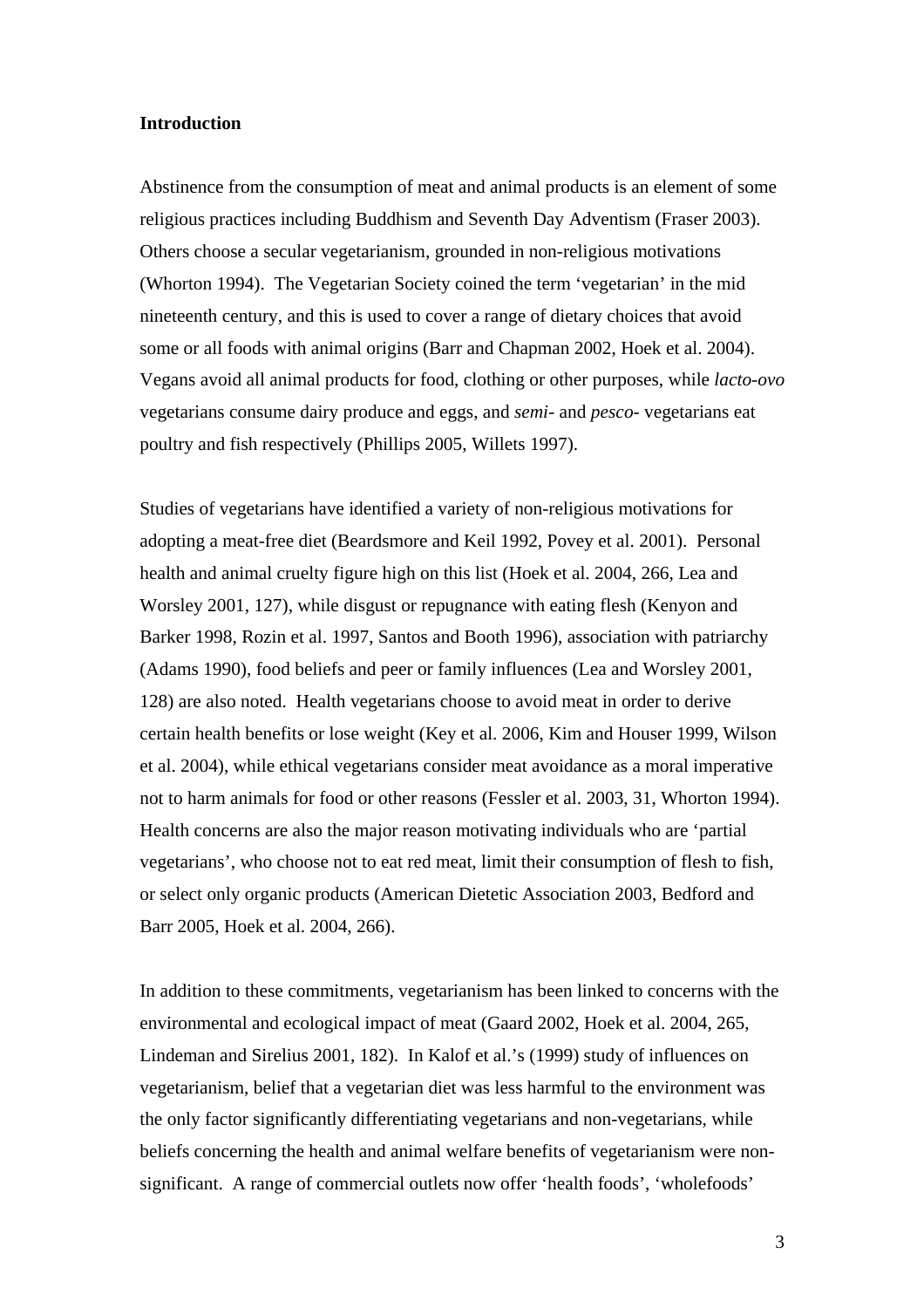and most recently 'organic foods' grown without additives, pesticides and artificial fertilisers that increase food productivity at the expense of the environment (Coveney 2000, 141). Hoek et al. (2004) note the emergence of a 'vegetarian-oriented consumerism' that addresses ethical and environmental concerns, while Allen Fox (1999) suggests that a vegetarian economy contributes to 'ecosystem health' by reducing the impact on the environment and economies of pollution, intensive faming and land degradation by grazing, affecting both developed and less-developed countries. Awareness of their contribution to the future of the planet can also support good psychological health among vegetarians, according to Wilson et al. (2004).

Devine et al. (1998) have described the feelings, strategies and actions in relation to food choices that people adopt over their life course as 'trajectories' that demonstrate persistence and continuity as circumstances alter. These trajectories are underpinned by values that determine what foods are chosen (Sobal et al. 2006, 9). Jabs et al. (1998) examined life-course trajectories and the impact of life events on vegetarians' food choices, finding different patterns of adoption among health and ethical vegetarians. Health vegetarians tended to make gradual 'trial adoptions' of food choices, while 'ethical vegetarians' made more sudden changes in their diet to support beliefs such as animal welfare, and create consistency in their lives (see also Hamilton 1993). Both groups may graduate from semi- or ovo-lacto vegetarianism to a vegan diet over time.

Our research among vegetarian participants in an online forum (Fox and Ward, submitted) has found a distinct fault-line between these two perspectives. Health vegetarians emphasised personal reasons for their diet above concern for animals, and were accused by some ethical vegetarians of being selfish and interested only in improving their own quality of life. Ethical vegetarians considered that their own practices were fundamentally altruistic, and involved personal sacrifice in order to prevent cruelty to animals. Lindeman and Sirelius (2001, 182) have suggested these perspectives have different ideological bases, with ethical vegetarianism broadly associated with humanistic commitments and health vegetarianism with conservative and normative values.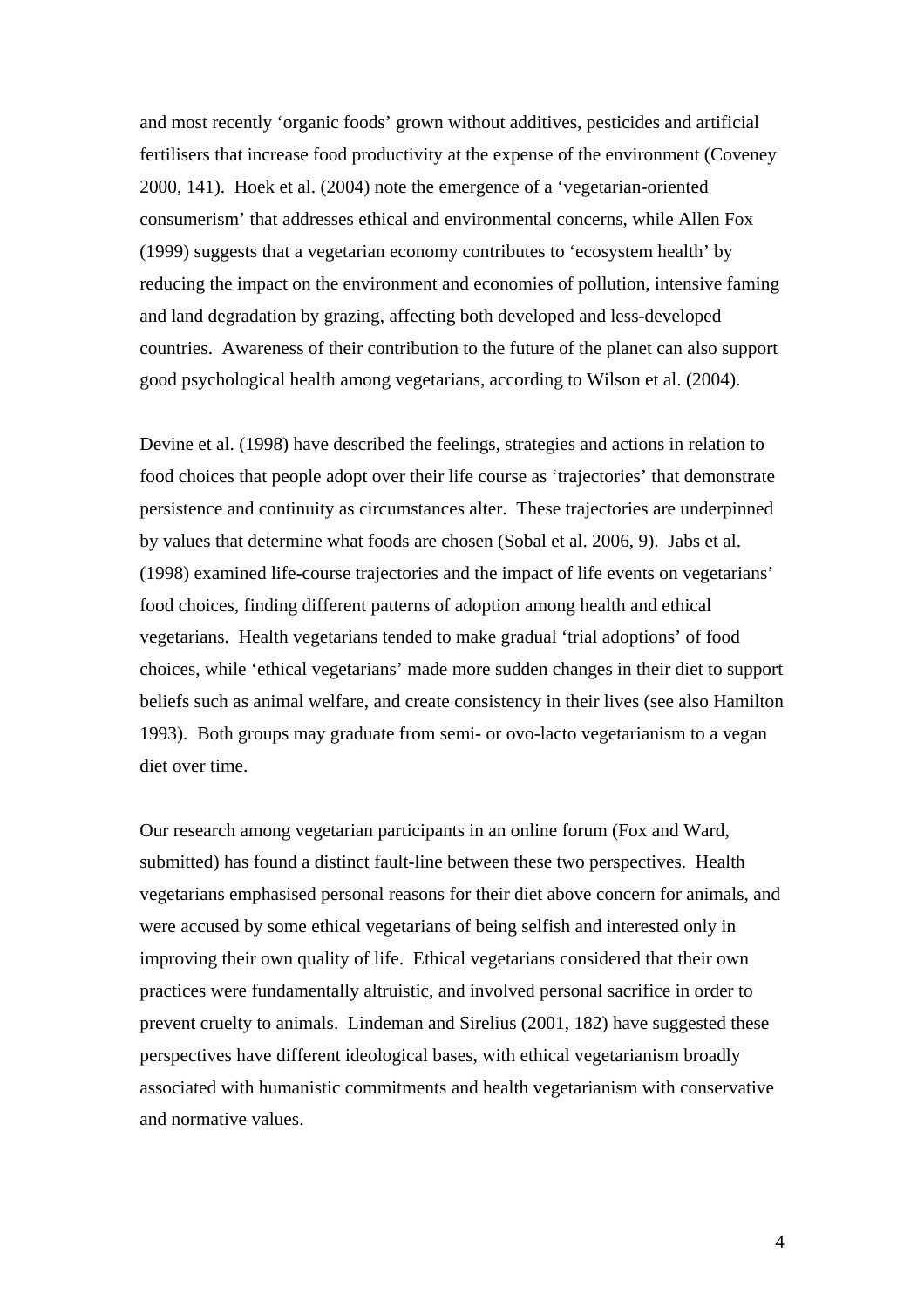While initial motivation to adopt a vegetarian diet may thus be divergent, resulting in animosity between health and ethical vegetarians on occasions (Fox and Ward, submitted), there may also be convergence among those who have adopted a vegetarian diet, possibly to provide further cognitive support for a difficult life choice (Santos and Booth 1996, 204), or as a consequence of exposure to other vegetarians' motivations, beliefs and practices (Bisogni et al 2002). In this paper we report data that explores this convergence, and specifically the emergence of environmentalist concerns among vegetarians whose motivations initially derived from personal health or animal welfare. We examine, by means of online ethnographic methods, vegetarians' own perspectives on how health, ethical and environmental beliefs motivate their food choices, to investigate the interactions between beliefs over health, animal cruelty and the environment, and how these may contribute to food choice trajectory.

#### **Methods**

#### *Design and Setting*

The data reported here are drawn from 'online ethnographic' research carried out in a web-based forum concerned with secular vegetarianism, which will be referred to here as the *VegForum*. The forum was selected because it attracted a high volume of users who posted regularly to the message boards, creating a lively website with a heavy flow of 'traffic'. The forum had a number of message boards, which included the provision of advice to new vegetarians, health, animal rights and ecology. Participants were an eclectic mix, from vegans who avoided all animal products for food or clothing, to those who ate dairy products or even fish. The language of communication was English, and participants were predominantly from North America, the UK and Australasia. Our research was largely confined to one discussion board that was intended to provide support to new vegetarians.

There is a growing body of research using Internet-mediated ethnographic methods, and there are various advantages and limitations. Internet interviewing is appropriate for sensitive subjects not amenable to face-to-face interviews (Illingworth 2001), and Glaser et al. (2002, 189-190) suggest that the anonymity of the Internet permits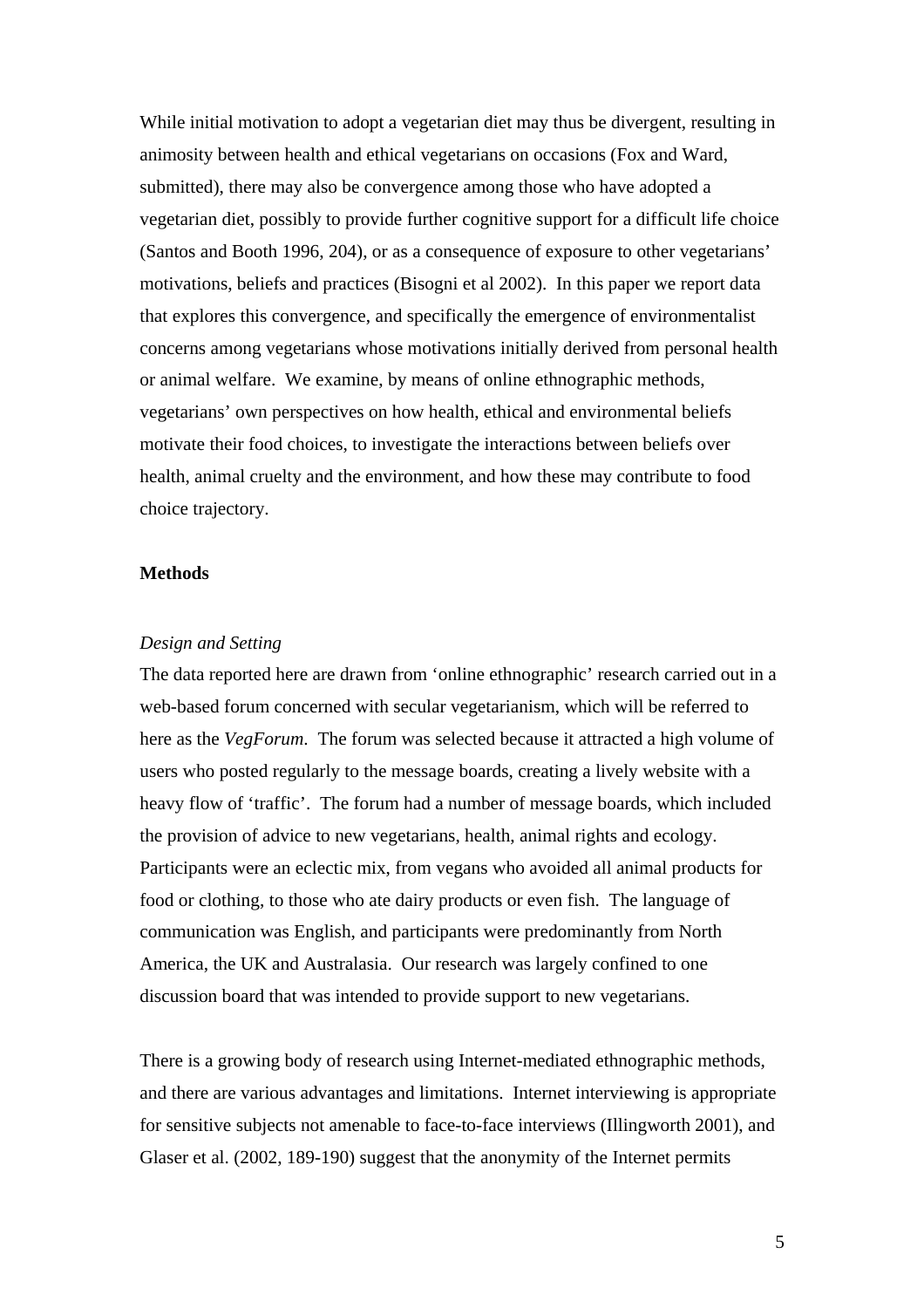research into marginal groups for whom self-disclosure may have costs, and where participants may be suspicious of researchers and outsiders. The Internet provides a cost-effective way to access small or hard to find groups who interact in specialist fora (Nosek et al. 2002, Illingworth 2001).

On the other hand, there are issues of validity in Internet-based research. Anonymity increases the potential for intentional or unintentional deception (Glaser et al. 2002: 198) and for identity manipulation (Hewson et al. 2003, 115, Nosek et al. 2002, 172). Internet samples will under-represent poor and minority groups (Nosek et al. 2002, 168). Hewson et al. (2003, 32) consider that this bias is disappearing with the rapid spread of Internet access, although research (Henning 2005) indicates that Internetbased social networking is a predominantly youthful activity. Participants need access to hardware, skills in typing and motivation to participate in what can be lengthy online interviews (Chen and Hinton 1999). Thomsen et al. (1998) suggest that multi-method triangulation using textual analysis, prolonged participant observation and qualitative interviews can provide valid and reliable data, and we have used this approach in past studies (Fox and Ward 2006). In this study, observation of forum interactions, and active participation were triangulated with survey and online interview methods. As with most qualitative approaches, we did not claim to be establishing a 'representative' sample, but did apply a range of methods to gather data broadly and gain data saturation through follow-up questioning.

#### *Data Collection*

All interviews were conducted by KW. To access the field of study, KW subscribed to the *VegForum*, announced her 'presence', and explained that she was researching attitudes and beliefs among vegetarians. The research was carried out between August 2005 and February 2006 and consisted of three stages:

- Participation in discussion within the *VegForum*. Permission was gained from participants to reproduce relevant posts from discussions.
- KW posted a survey to one of the message boards within *VegForum*, to which there were 33 responses. Respondents were predominantly from the US and Canada, with some UK members. Seventy per cent were female, and ages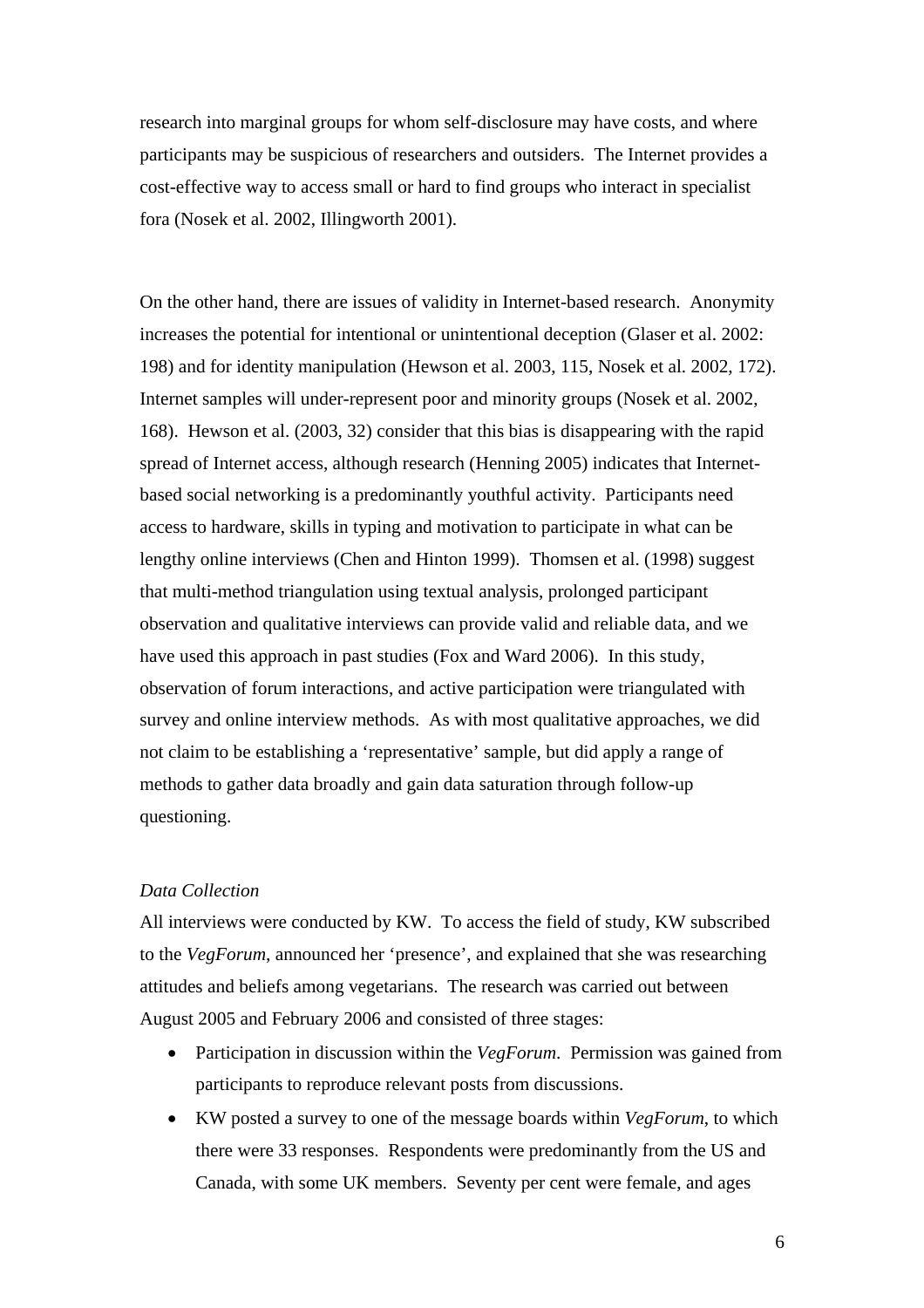ranged from 14 to 53, with a median of 26 years. The survey contained openended questions designed to elicit participants' motivations for vegetarianism, attitudes to meat-eating, health and animal welfare, and related life-style choices. Respondents were also asked for their age and nationality.

• Respondents were invited to participate in online follow-up interviews, and 18 agreed to this. These were conducted using the *VegForum*'s own messaging system. These were unstructured interviews based on cues in respondents' answers to the survey questions, to enable respondents to enlarge on their responses concerning their beliefs and attitudes, triggers and other factors that had led them to become vegetarian, and the effects of being vegetarian on their lives.

#### *Data Analysis*

Data were analysed using the framework methodology for qualitative analysis. This is an approach to analysis that is appropriate to deductive research that addresses preset aims and objectives (Pope et al 2000), and enables data to be systematically collated and displayed within a spreadsheet or other software package, in order to address specific topic areas. Collated data can then be indexed and key findings extracted. The topic areas then form the basis for the structure of the report, within which data extracts may be used to illustrate key findings from the ethnography. All data from the case study have been reported in the ethnographic past tense, participants have been fully anonymised, and spellings have been corrected to aid reading.

#### **Results**

#### *Health and the Vegetarian Diet*

Many participants in our study associated positive health and well-being with dietary choice. Diet was perceived as central to good health and longevity, with poor diet associated with lower levels of health and even specific diseases. Will argued that 'nothing affects your mind and quality of life as much as nutrition'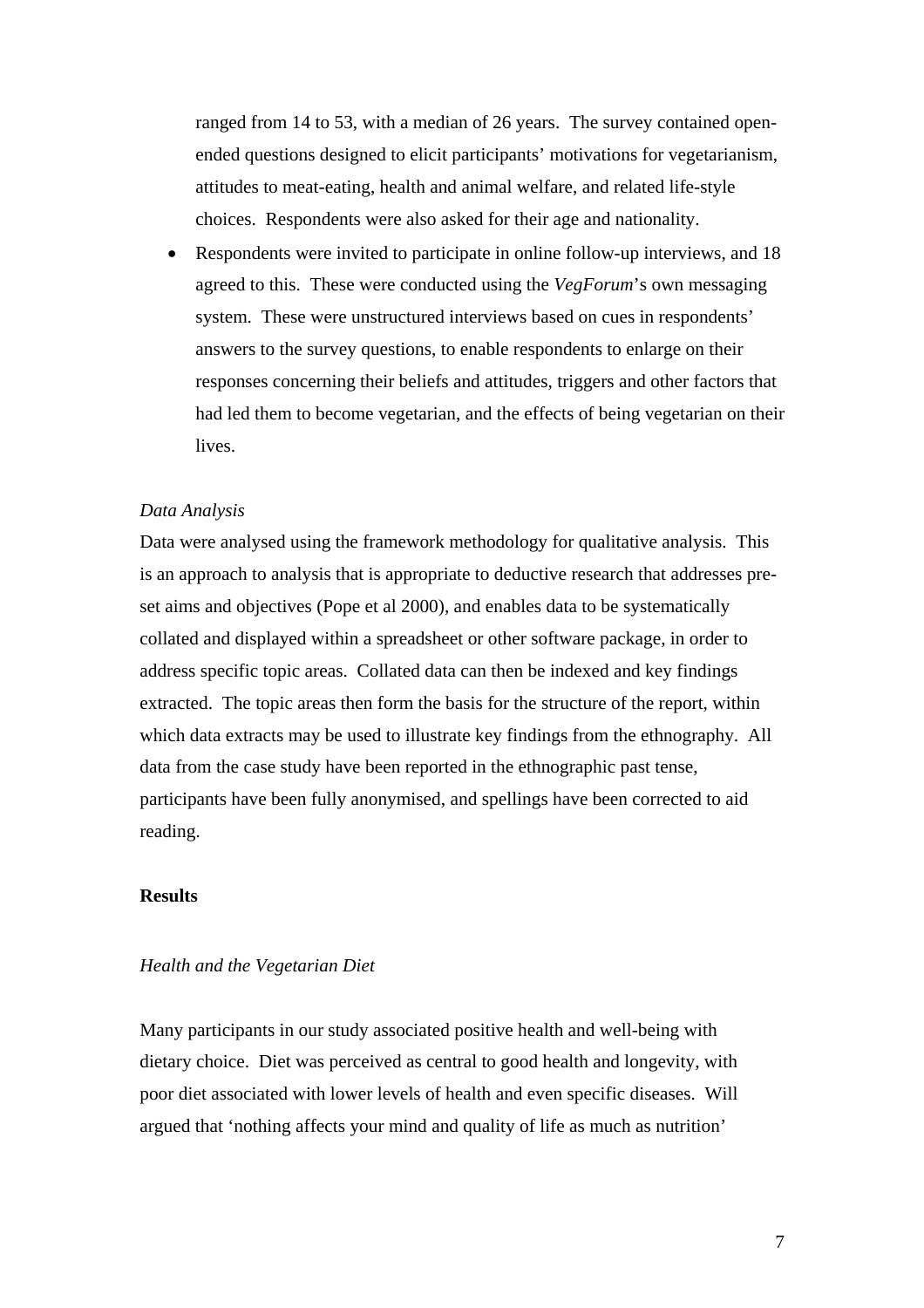while Ruby suggested that 'you can't expect your body to treat you right if you fill it full of crap all the time'. Participants offered evidence for this link

When eating a vegan diet my symptoms go away and I feel great. I never call myself a vegan or vegetarian. I tell people that I have food allergies and I have to eat like this for my health. I feel so much healthier when I eat vegan meals. (Mark)

Participants contrasted their current healthy diets with previous or childhood food intakes that they perceived as unhealthy. The change to vegetarian diet was associated directly with an improvement in health.

I was overweight as a kid, I ate junk food, no veggies, and did not drink water. All of my liquid came from sodas. …. It was a long process to get out of that dietary sinkhole, and sometimes I am surprised that I did. Nowadays typical dinners for me are home-cooked with plenty of whole foods. I'm not 100% whole foods and I don't strive to be. I like white basmati rice way too much. But taken as a whole, my diet is full of fibre from other whole grain and legume sources. (Vinny)

Respondents reported a range of health issues that motivated them, from an effort to 'cut down on my dairy for cholesterol reasons' or 'to avoid high blood pressure and kidney stones'.

My family has a history of breast/ovarian cancer and high cholesterol and I figured that eating the best possible diet of the most healthful foods (combined with exercise) would be the best thing I could do to prevent myself from developing these diseases as much as possible. Also most of my family is lactose-intolerant and though I didn't get sick when I ate dairy, I've noticed that when I don't eat it I feel better overall. (Lucy)

While health reasons were an initial motivator, it was also a justification for continuing a meat-free diet. Jane supported her ideological claims with personal experiences, which she suggested justified the decision.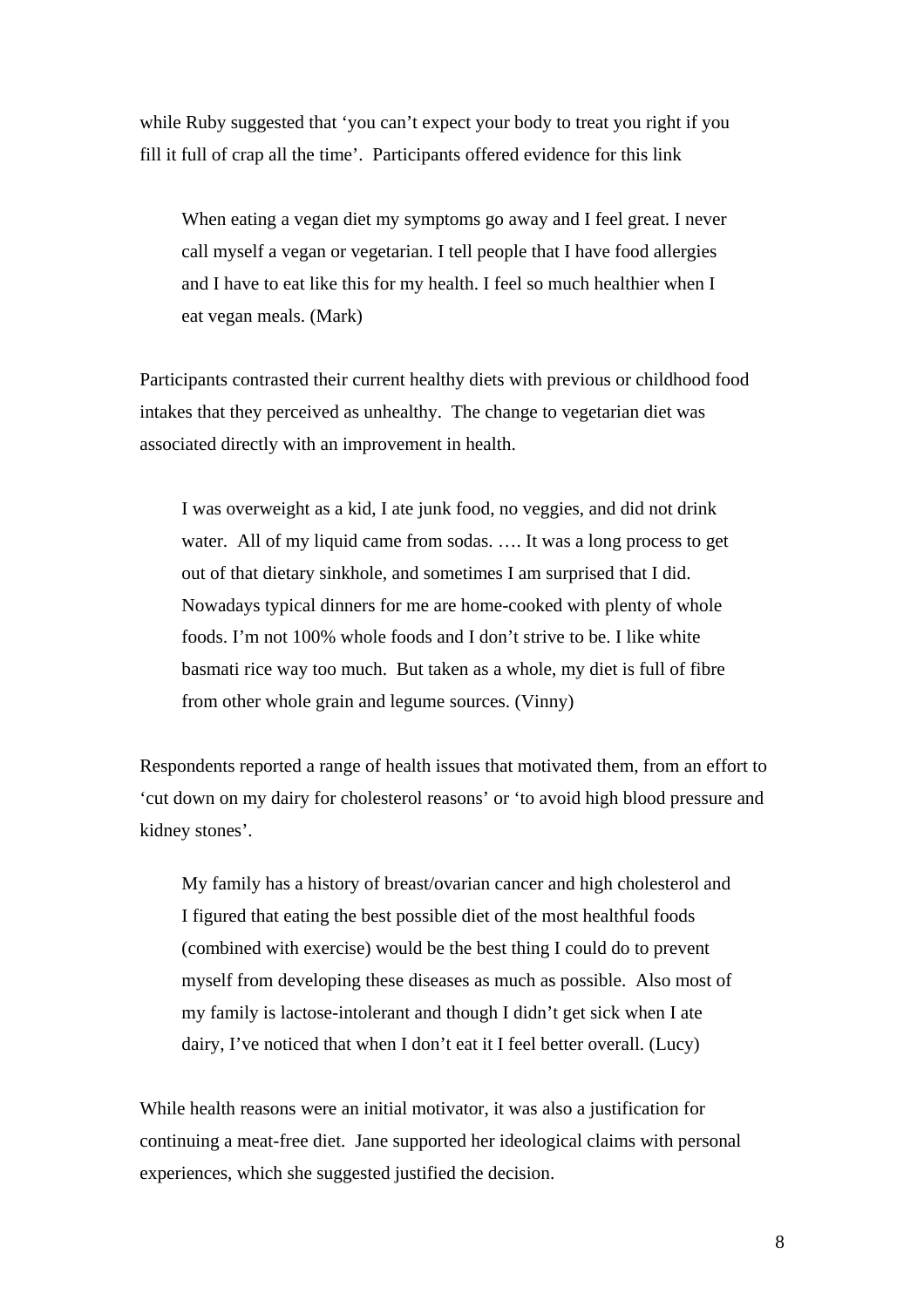If you want to live a longer life, then eating healthy is key. Eating unhealthy foods can really change your personality. When you switch to a healthy diet from an unhealthy diet you get this sudden spring in your step, so to speak. Every day that I wake up, I feel so much healthier and alive than I used to. It's so awesome to feel awake and alive.

#### *Animal Welfare and the Vegetarian Diet*

The desire to avoid killing animals for human consumption was the other main reason offered for becoming vegetarian. At the heart of this perspective lies a view that animals should not be mistreated for human benefit. Not consuming meat was thus a sacrifice to be made by individuals as part of an ethical commitment.

I still use dairy and infertile egg sometimes because full veganism is hard for me. But the early death of male chickens and cattle is evidently a usual part of egg production- as a rule, they aren't needed where they are born. This, coupled with the bad conditions many laying hens are kept in, has driven me to almost completely eliminate those foods from my diet. (Tom)

Often a specific incident had been a trigger.

I went vegetarian after dissecting a chicken in seventh grade science class, and noticing that chickens were similar in build up to humans. I went vegan shortly after, because of animal rights, and because I felt that I was being hypocritical to be vegetarian in order to stop animal abuse, but still support it in other major ways. (Jane)

I became a lacto-ovo vegetarian when I was 13 years old, because I was sitting in my living room eating an Italian sub, and the thought came to me that an animal is not being honoured by sitting between two slices of bread. It made me so very sad that the reason that animal was born was to die. Three months ago I adopted a vegan diet because I think too much about where things come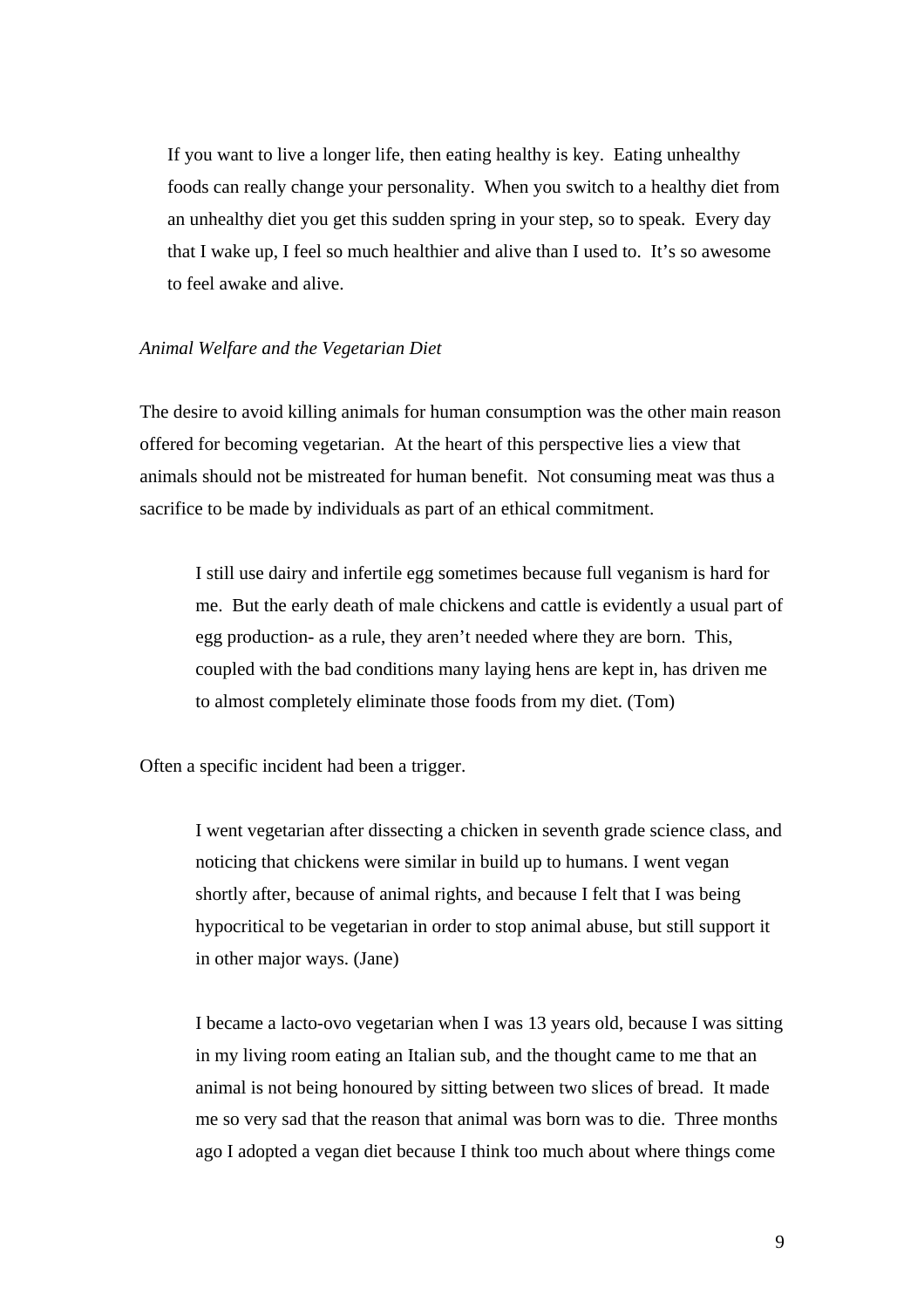from, and was tired of feeling grossed out every time I ate dairy or eggs. The guilt was too much. (Victoria)

While many health vegetarians offered experiential reasons for adopting and sustaining a meat-free diet, ethical vegetarians often cast their motivations within a philosophical, ideological or spiritual framework. Billy's commitment was initially to animal rights, before adopting vegetarianism.

I saw the 'Meet Your Meat' video and began to research animal rights/ways vegetarianism can help the environment. I realized that I love animals dearly and couldn't call myself an animal rights supporter and eat meat. It seemed so contradictory. So, one day I just decided to become vegetarian.

For Cath, her ethical choices were associated with a perspective on her place in relation to the world and to her spirituality.

I try to grow as much of my own food and buy organic when I can because most farming practices are disrespectful to the Earth. I don't consume meat because it is disrespectful to the animals. I choose not to buy meat, leather, or eggs … because I believe that the torture and enslavement of feeling beings it is the ultimate form of disrespect to the creator.

Some of our ethical vegetarian respondents indicated that avoiding meat was not just a dietary choice, but a way of life.

Veg\*ism [an abbreviation used on *VegForum* to cover both vegetarianism and veganism] is a lifestyle for me, because instead of just trying to not eat animals, I try to live my life with the least harm to animals. I buy products not tested on animals or have animal products. I don't buy leather, silk, etc. It isn't just about what I eat, but how I live my life. (Ricki)

Being vegan I made the basic vegan changes, using products that I know have not been tested on animals, boycotting companies that do still test. I have also become more environmentally aware. … I'm not much of a dieting person, in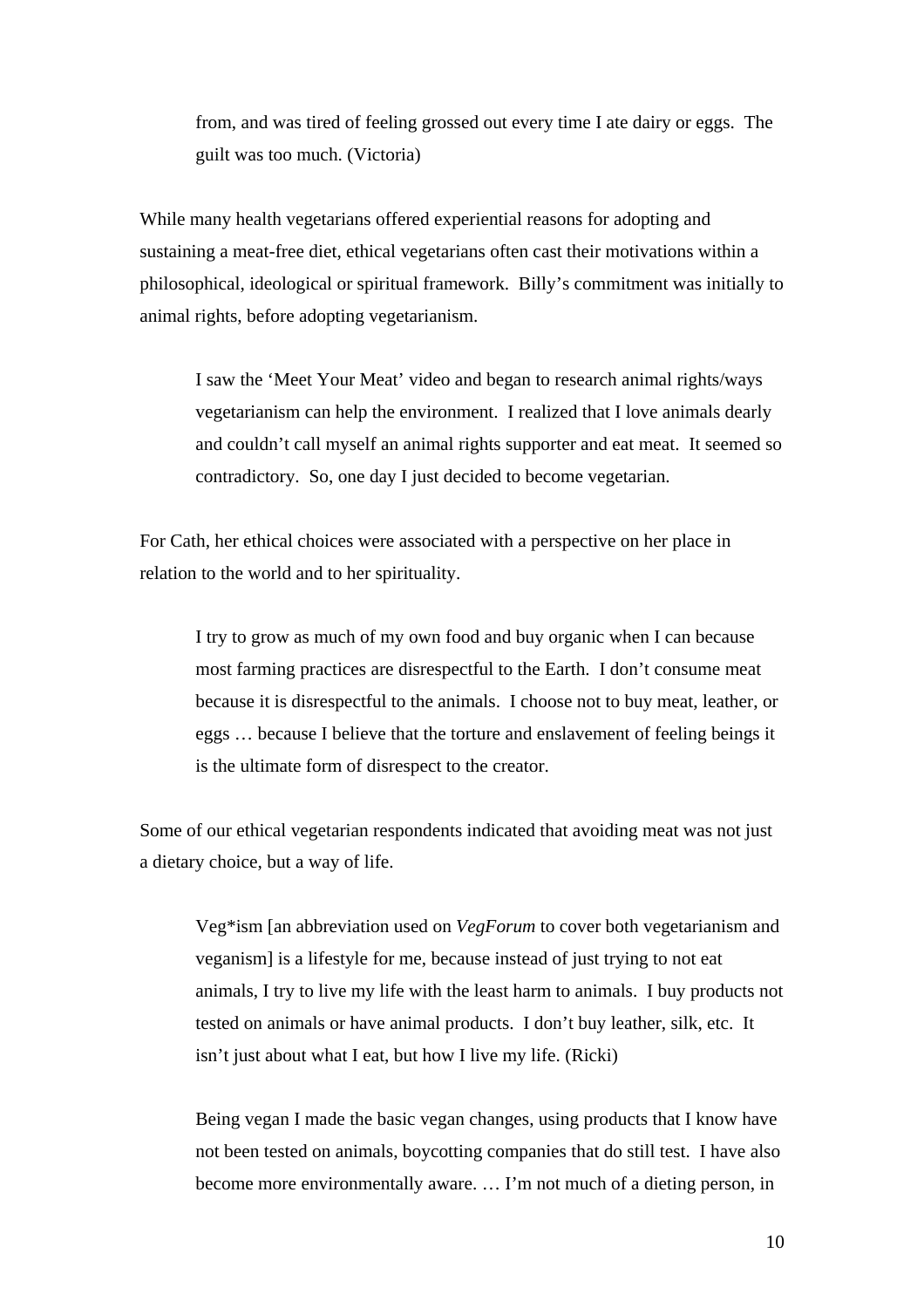fact I hate diets, I don't think of my veganism as a diet, it's more a lifestyle. (Millie)

Elsewhere we have differentiated these reasons for a vegetarian diet in terms of identity (Fox and Ward, submitted). The focus within health vegetarianism is internal, addressing desires to sustain good health and avoid illness. For ethical vegetarians, by contrast, the focus is outward, towards other living creatures. Often for the latter, their own health and well-being came second to the welfare of other creatures, with strict vegans suffering poor health as a result of their diet (ibid.). This major difference led to conflict among the participants in the *VegForum*, with ethical vegetarians critical of perceived selfishness by health vegetarians.

Now, about health vegans. I certainly don't jump for joy just because 'one less animal is killed'. If people only care about themselves and their health, that shows they are selfish and egoistical …. I find their motivations for being vegan boring and selfish. There's nothing wrong with wanting to stay healthy. Obviously, that goes without saying. But there are lots and lots of healthy people who eat meat and/or fish every day of their lives and they live till they're 100. (Diana)

Stephen considered health vegetarians insufficiently radical, while Ruby saw ethical vegetarianism as superior to health vegetarianism, but still contributing to her overarching objective of preventing harm to animals.

In any group, there are people who are going to play the 'holier than thou' card. This includes veg\*ns, of course. Some people believe the only 'true path to veg\*nism' is through the ethical abstaining of animal products. Then there are some who believe that any reduction in harm to animals is good, regardless of the reasons behind them. I personally would be happy if members of my family or my [boyfriend] gave up meat because it was better for their health … even if they didn't care about the animals. I can't quite put myself into the mindset of not caring about killing animals and eating their flesh, but obviously plenty of people can, whether they eat animals or not.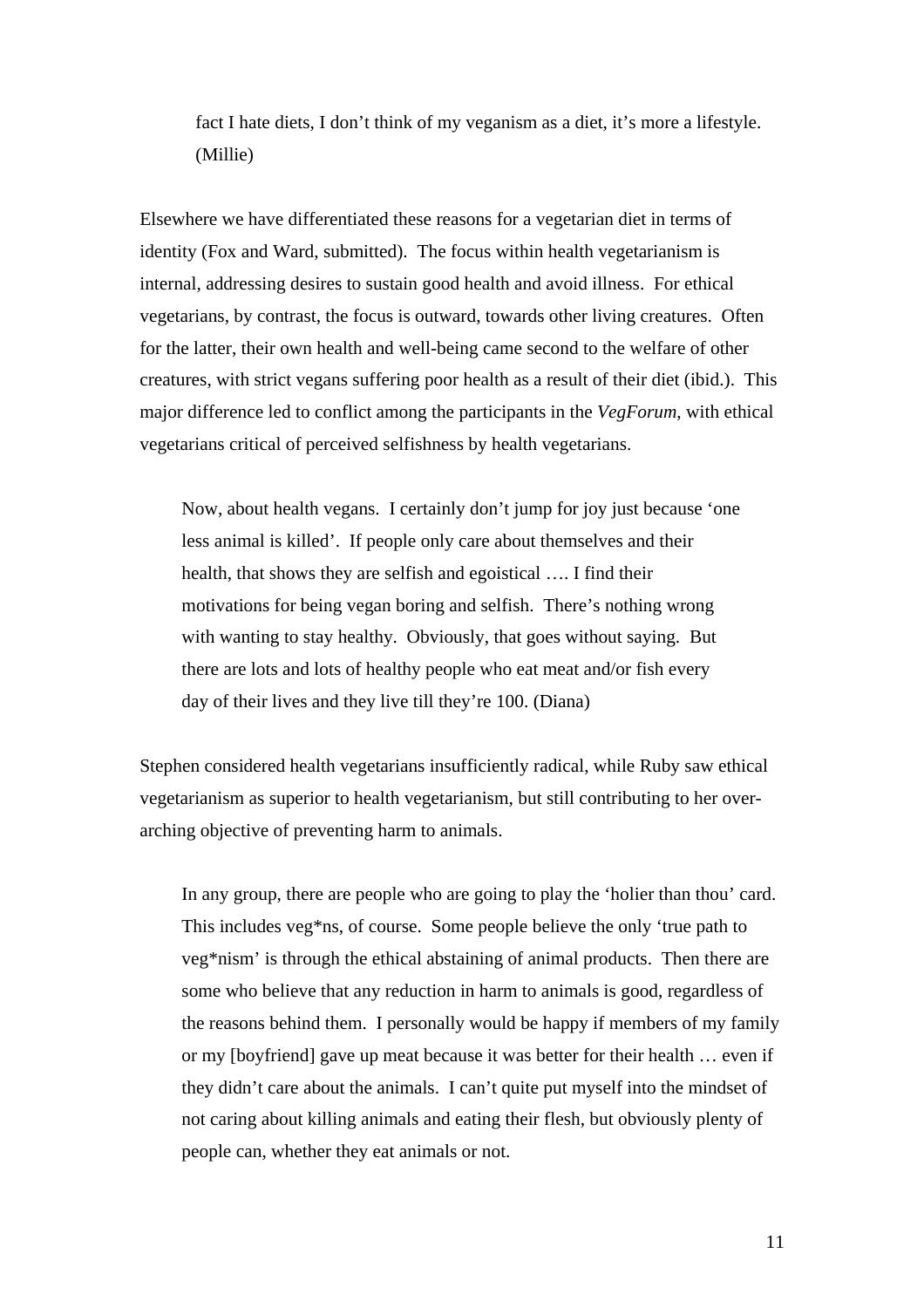In our research we found surprisingly few respondents who genuinely straddled the two motivations of health and ethical commitments. However, in one specific area, environmental concerns, we did find common ground between those who identified either as health or ethical vegetarians.

#### *Environmental Commitments among Vegetarians*

Among our sample of 33 participants in the *VegForum*, only one respondent, 29 year old Canadian Simon, had become vegan for explicitly environmental motivations, in order to 'do something to maintain the planet'. At the same time as his adoption of a vegetarian diet, he also 'went back to biking, walking, and trying not to travel by automobile'. However, other respondents in the study whose initial motivations were for health or ethical reasons, described a range of environmental commitments. Sometimes concern with the wider environment emerged directly from a perspective related to the impact of meat consumption for human or animal health.

I try and only eat organic egg and milk products, for the animal and human population health and well being. Non organic farming of animals are breeding grounds for antibiotic resistant bacteria and viruses, which can spread to humans. As well as not being very nice for the animal. I try and be environmentally friendly as I can. (Bryn)

The availability of organic foodstuffs that avoid the use of pesticides and artificial fertilisers provided a direct link to the dietary concerns for some health vegetarians.

I try to eat primarily organic. Being where I live the cost of organic food isn't really an issue. I try to eat as few processed foods as possible and eliminate added sugars. For the most part all of the above are working. (Will)

If I get the choice, I like to get organic vegetables, but it's not a high priority. I do try to be environmentally friendly - I recycle, try not to be wasteful. (June)

Tom started his vegetarian diet because of animal welfare. However, this broadened subsequently, linking environmental reasons for his diet to other ecological concerns.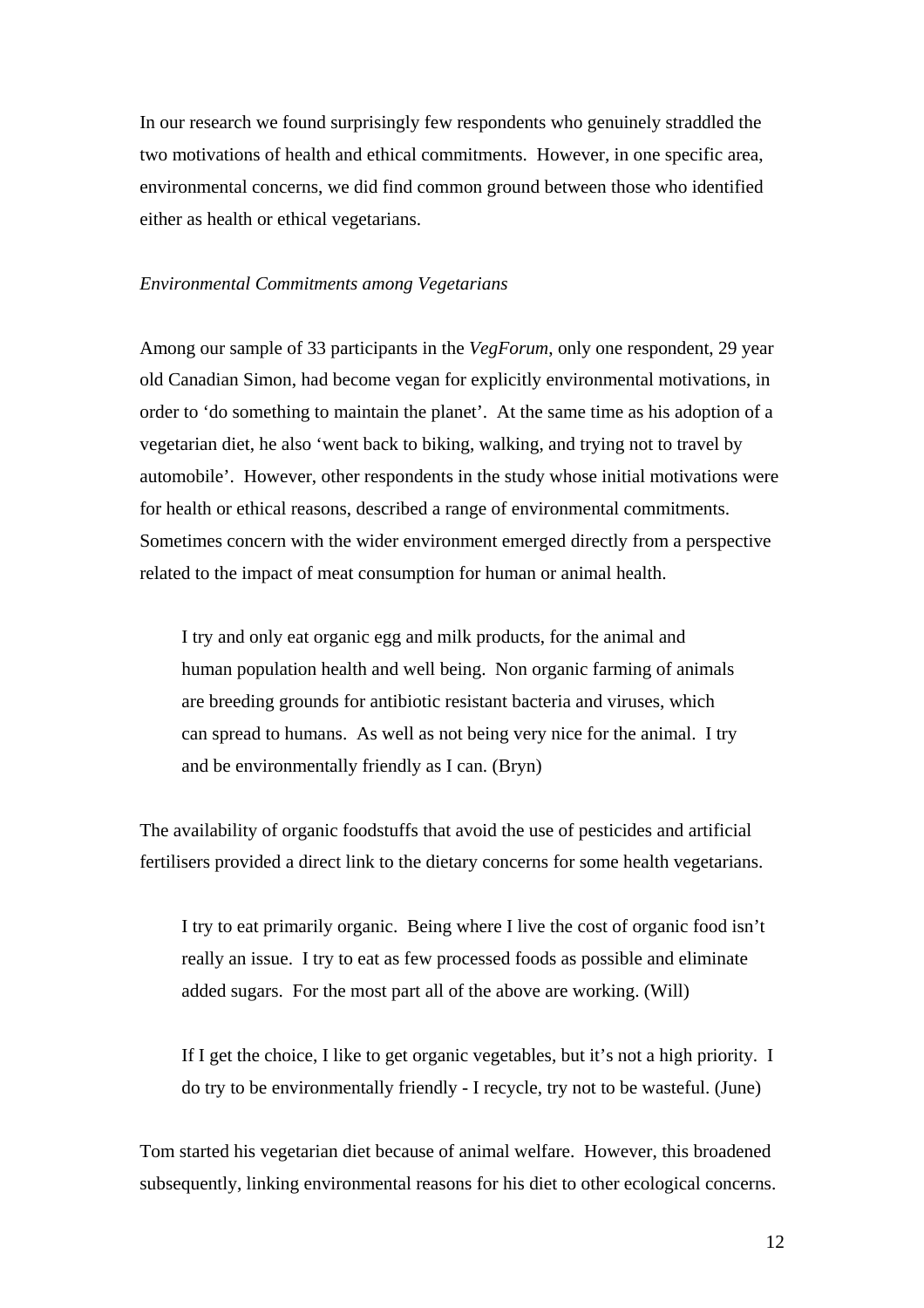I've found there are health and environmental benefits to vegetarianism, as well as lessened injury to animals. It's all good. I'm also environmentalist: I avoid wasting energy and making solid waste. I also make sure my diet is healthy: I keep track of my intake of calories, trans and/or saturated fats, and refined carbohydrates.

Tim had been raised as a vegetarian, but said his move to veganism was a way to 'do more for the environment. I just want to be as green as I can'. Michael told us that his original motivation was 'for health reasons, but now also for environmental reasons, as well as wanting to reduce animal suffering'. For Andy, his reason for becoming vegetarian was

ethics, at first. I wanted others to stop dying so that I could eat. The environmental and health motivations followed.

For other respondents, the 'alternative' lifestyle choices concerning diet co-existed with a range of other environmental behaviours. For example, Michael regarded vegetarianism as one amongst a number of 'deviant' behaviours he had adopted.

I try and get organic food mostly and put a considerable amount of effort into being as environmentally friendly as possible: I recycle, try and cut down on waste, conserve energy, cycling instead of driving etc. Most of my friends think I'm weird because in addition to the above I also refuse to eat anything with E numbers or hydrogenated oils and also boycott animal-testing companies.

Environmentalism was part of the lifestyle choices of many of our respondents, who indicated a number of commitments including saving energy, using public transport, re-cycling, composting, tree-planting and picking up litter. Naomi commented that she was 'the recycle queen, totally obsessed - reduce, reuse, recycle', while Babs had '… recycled for years, and volunteer to pick up trash. I walk everywhere I can instead of driving'. As noted earlier, Andy had become an ethical vegetarian but had subsequently linked this to environmental concerns and a variety of energy-reduction behaviours.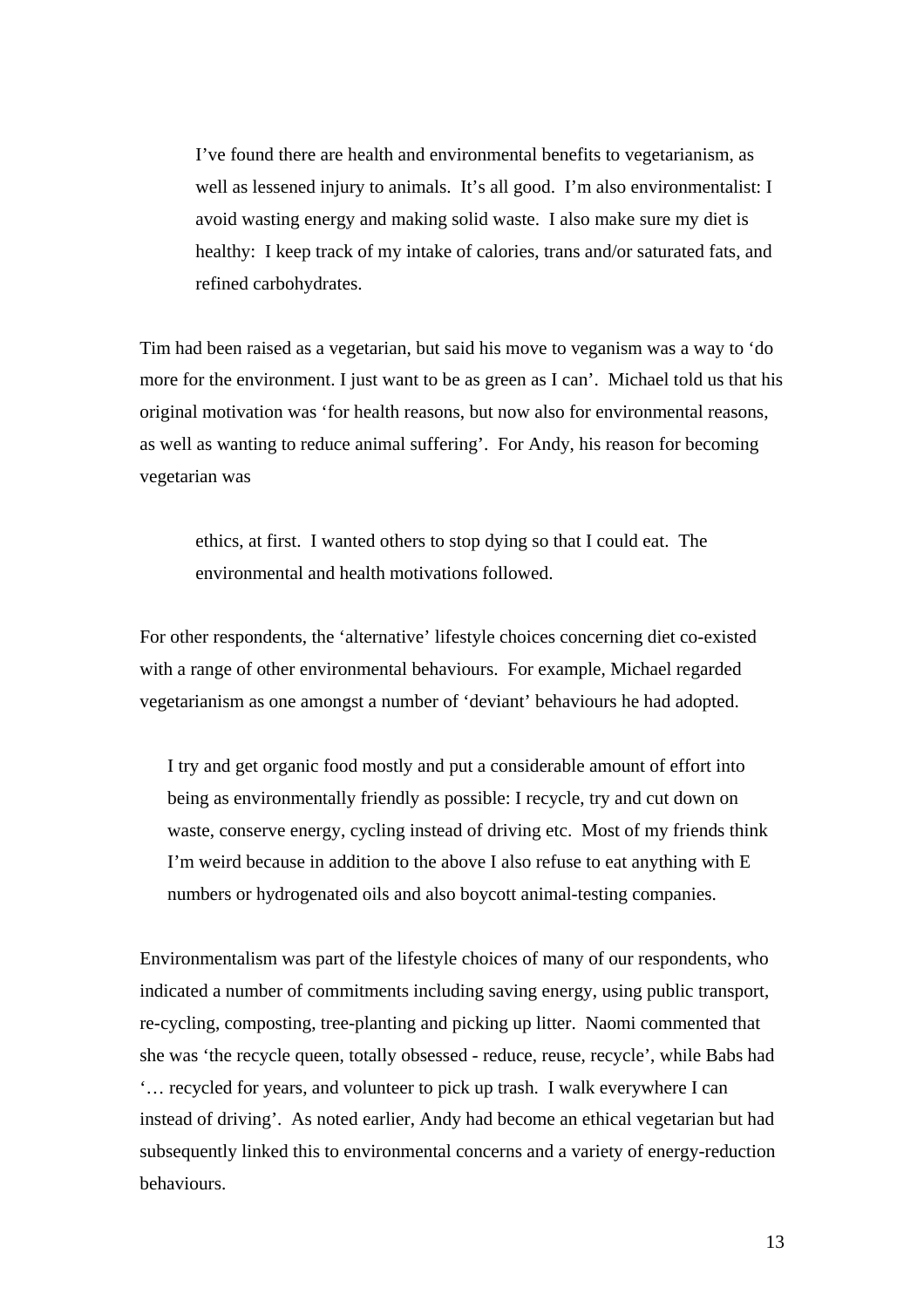I tend to choose glass packaging over plastic for greater recyclability, though glass does consume more resources to transport. I telecommute, so I'm not burning gas sitting in rush hour traffic every day. I bought a less luxurious car than my previous one because it gets 50% better mileage. I keep my thermostat at 65 during the cold season and don't heat rooms that aren't used much, including my guest bedroom.

These data suggest that for both health and ethical vegetarians, environmental concerns had become important, even though they were not the initial motivation for their dietary choices. Particularly for vegan participants, both human and animal health became located within a nexus of efforts to lead a lifestyle that contributed positively to the environment. The 'environmentally-friendly' aspects of vegetarianism also often linked implicitly with a range of other non-diet behaviours concerning environmental protection.

#### **Discussion**

Among the 33 respondents in this study, two distinct initial motivations for vegetarianism have been identified: personal health and animal welfare. Our qualitative study used purposive sampling, so we cannot generalise the proportions in these categories from our data. However a recent straw poll of members of the *VegForum* concerning initial motivations indicated that out of 67 respondents, 45 per cent had originally become vegetarian for ethical reasons, 27 per cent for health reasons, one per cent for environment reasons, and the remainder for reasons including aesthetics (look, taste or smell of meat) and religion. Our data provide qualitative support for these trends. First, health is a significant motivator, both in terms of reducing symptoms of illness or discomfort, and as a preventive measure to avoid a range of minor and major illnesses. Second, ethical reasons concerning animal welfare motivate a further proportion of vegetarians, based both upon affective and philosophical reasons. Only one of our respondents (Simon) indicated environmentalism as a primary motivation.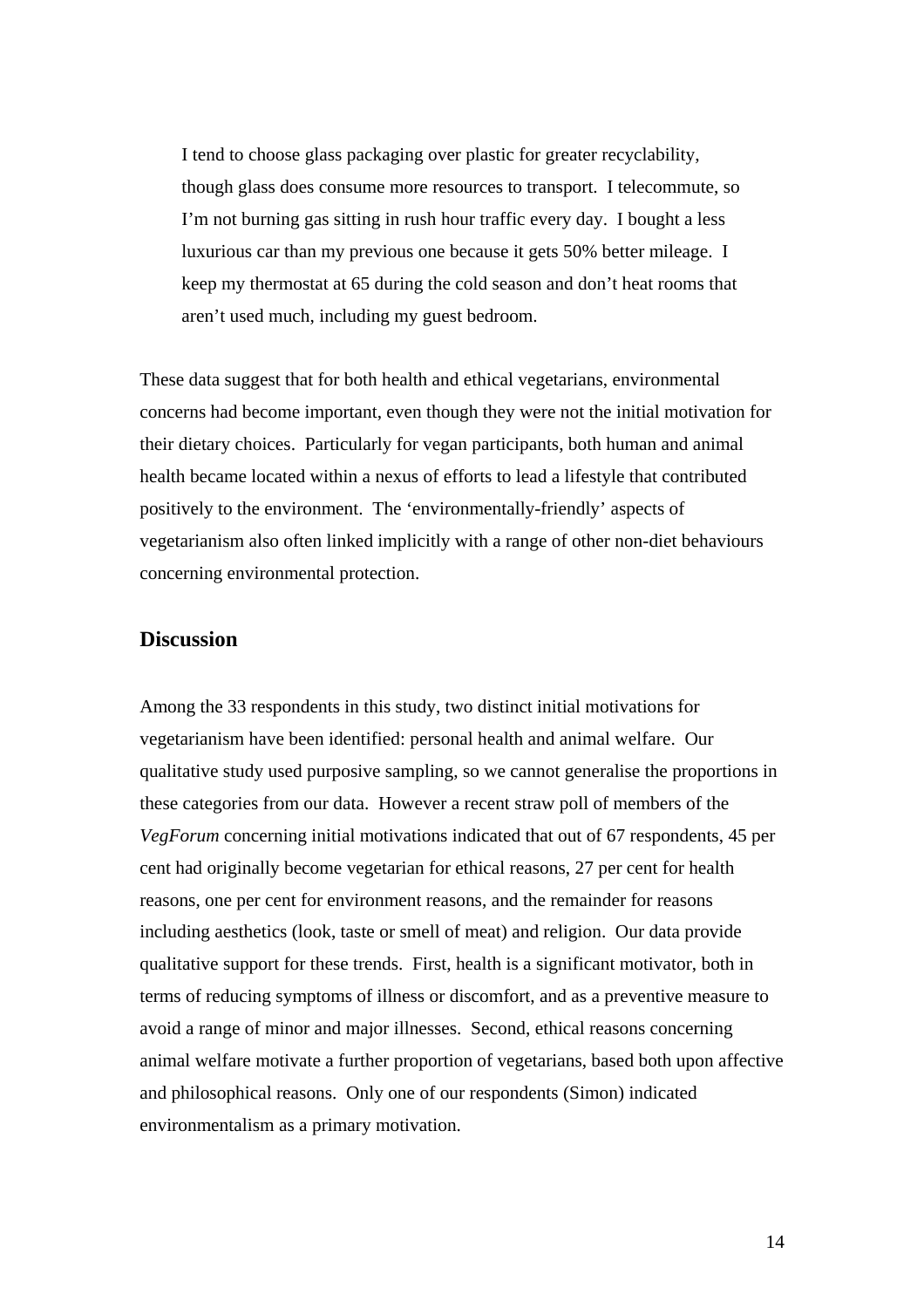Importantly, this study provides direct access to vegetarians' own descriptions of their routes into vegetarianism using qualitative responses to the original questions and the open-ended follow-up interviews. These data provide insights into how vegetarians think about their dietary choices and allow them to reflect on the reasoning that led them to their decisions. The lack of respondents citing environmental concerns as a primary motivation for vegetarianism, both in our data and in the *VegForum* straw poll helps refine findings from previous studies. For example, Kalof et al.'s (1999) quantitative study of 22 vegetarians found that belief that a vegetarian diet was better for the environment was the only significant variable predicting whether a respondent was vegetarian. Our data would suggest that these views concerning the environmental benefits of vegetarianism may be subsequent to, and a consequence of, a decision to avoid meat, rather than the cause of this dietary choice.

Our data also provides support to, and extends the notion of food choice trajectories developed by Devine et al. (1998) and discussed in relation to vegetarianism by Jabs et al. (1998). Our findings suggest that the trajectories that vegetarians follow show both continuity and development over time. Dietary choices may develop from eating organic food to partial vegetarianism, through ovo-lacto vegetarianism to veganism, and this was true for both health and ethical vegetarians in our study.

However, an initial health or ethical motivation may often be a starting point for a conceptual generalisation. Michael, a health vegetarian, subsequently adopted a wide range of environmentalist behaviours that had distanced him from his friends. Tom, on the other hand, began his trajectory as an ethical vegetarian but subsequently added health and the environment to his list of reasons. These subsequent commitments may be cognitive or affective strategies to bolster an initial decision, or may be a consequence of research or discussions with other vegetarians. In some instance, these build into a 'life-style' in which behaviour is a manifestation of an underpinning philosophy that may encompass various 'alternative' commitments within which vegetarianism is embedded. A number of our respondents (for example Naomi and Michael) self-consciously acknowledged that the totality of their beliefs and practices constituted a significant deviancy from mainstream behaviours.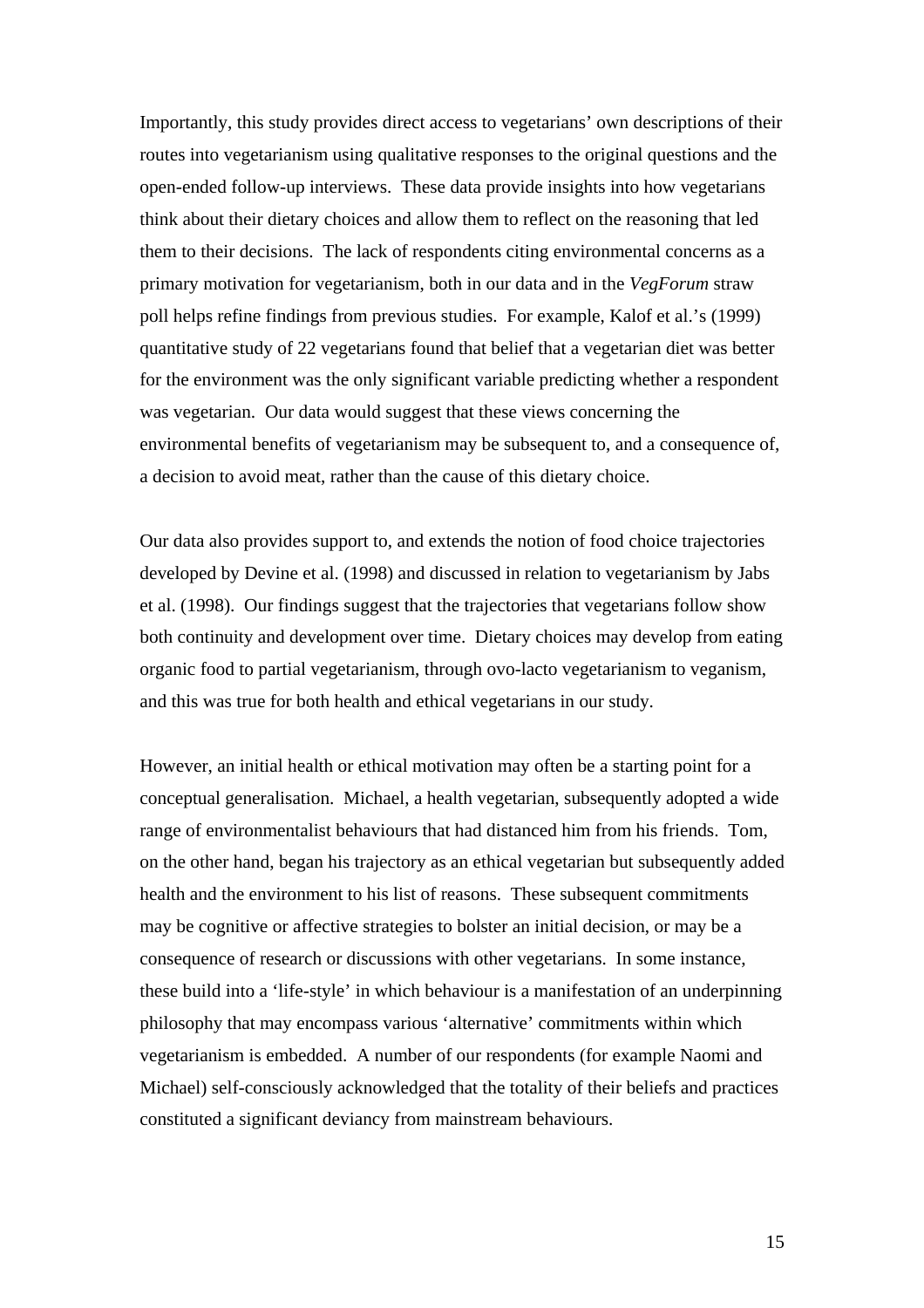Our findings indicate that an important element of the vegetarian trajectory is the incorporation into the practice and beliefs of respondents of a number of broader environmental commitments. While the non-representative nature of the sample precludes absolute assessments of what proportion of vegetarians hold such views, the data suggests these are not uncommon. For both ethical and health vegetarians, these commitments ranged from the use of organic food (which we may conjecture is at least in part motivated by health concerns) through to a variety of activities that contribute to an 'environmentally-friendly' lifestyle. Some of these are not directly associated with diet or even with animal welfare, but appear to indicate a general concern for how human beings impact upon their environment. In this context, vegetarianism may become part of a wider perspective in which humans are detrimentally affecting life on the planet: the dietary choice is one element of a wider concern to redress this negative impact. Although this environmentalism is not a primary motivator for vegetarianism, it may emerge as part of a generalisation of a narrower original focus, perhaps as a consequence of rationalisations of behaviour, as adoptees of a minority dietary choice seek additional reasons for their decision, or as they are exposed to the views of others within a vegetarian 'community of practice' (Bisogni et al. 2002, Jabs et al 1998). There may also be convergence between the 'deviant' behaviour of avoiding meat (Kenyon and Barker 1998, Lea and Worsley 2001) and other lifestyle commitments including energy conservation and waste reduction, which have until been recently regarded as radical or alternative.

A qualitative study of this sort has some limitations in terms of its representativeness, and this is compounded by the sampling technique: the online forum is likely to overrepresent younger vegetarians, and will not adequately sample non-English speakers. Nor is it possible to quantify proportions, for example of health and ethical vegetarians that adopt behaviours in relation to environmental concerns. Quantitative research is required to establish whether there is a link between specific initial motivation and subsequent environment elaboration of motivations and behaviours. Despite these limitations, the study identifies links between dietary choices and the wider commitments that people hold, and this finding suggests that research on dietary choice can benefit from exploring the related beliefs and behaviours of respondents.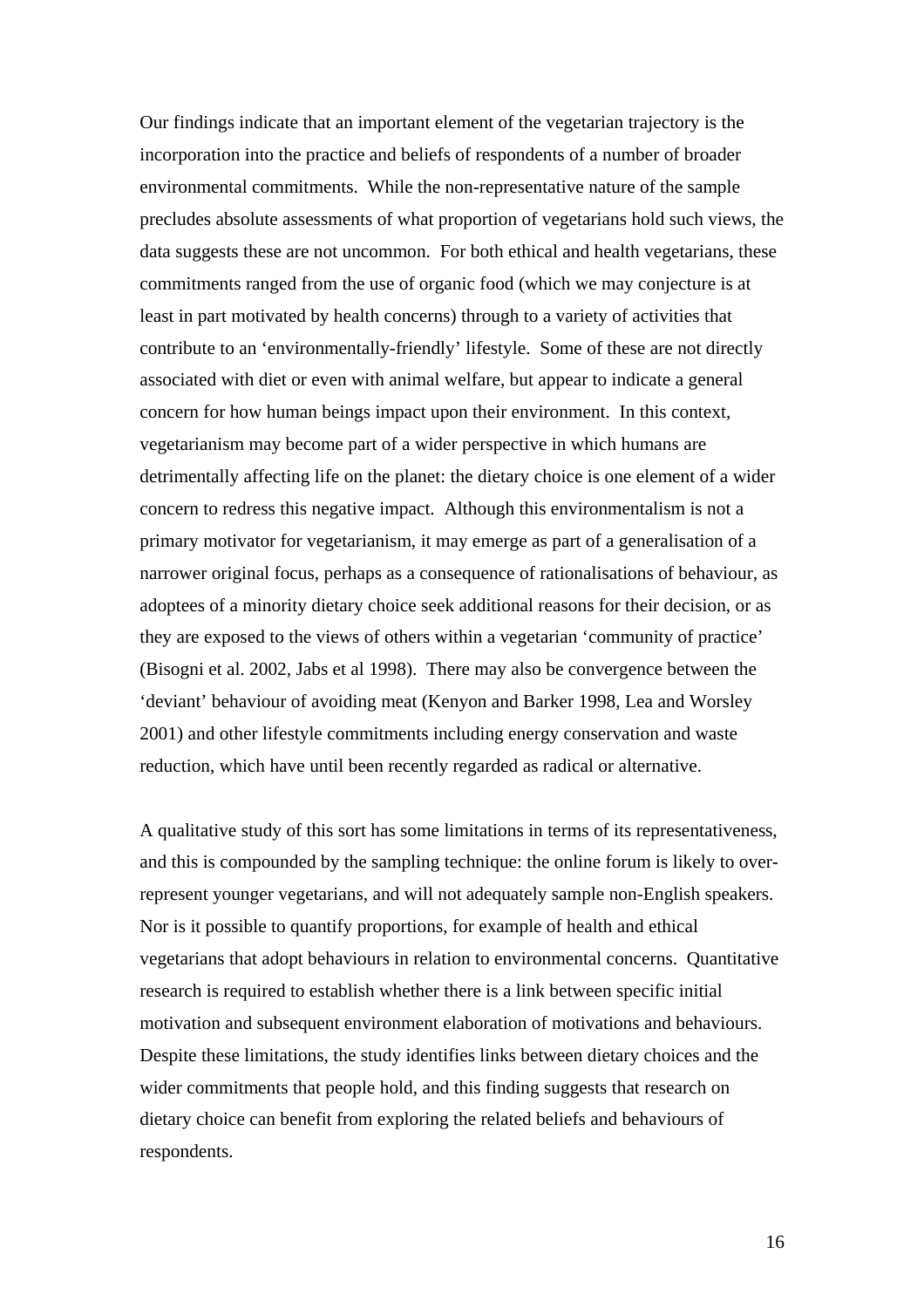We can conclude that motivations for vegetarianism are complex, following trajectories that broaden, both in terms of behaviours but also values, outlook or lifestyle. This finding refines Lindeman and Sirelius' (2001) argument that health and ethical vegetarians have dissimilar ideological underpinning. While this may be true to an extent (and our research confirms the divergences between these groups), many of the 'health vegetarians' in our study also adopted ethical and environmental commitments subsequently. Convergence between these groups may thus be more common than indicated in previous studies, and suggests that not only do values and beliefs affect behaviour, as noted by previous researchers (Jabs et al 1998, Kenyon and Barker 1998, Lindeman and Sirelius 2001, Willetts 1997), but that behaviour may subsequently influence attitudes and beliefs, in turn leading to further behavioural changes. As environmental concerns become more pervasive in society, vegetarianism may become increasingly embedded within such commitments, even if environmentalism does not itself become a prime motivation for a meat-free diet.

#### **References**

Adams, C.J. (1990). *The Sexual Politics of Meat: A Feminist-Vegetarian Critical Theory*. London: Continuum.

Allen Fox, M. (1999). The contribution of vegetarianism to ecosystem health. *Ecosystem Health*, **5**, 70-74.

American Dietetic Association (2003). Position of the American Dietetic Association and Dieticians of Canada: Vegetarian Diets*. Journal of the American Dietetic Association*, **103**, 748-765.

Barr, S. and Chapman, G.E. (2002). Perceptions and practices of self-defined current vegetarian, former vegetarian and non-vegetarian. *Journal of the American Dietetic Association,* **102**, 354-360.

Beardsworth, A. and Keil,T. (1992). The vegetarian option: Varieties, conversions, motives, and careers. *Sociological Review*, **40**, 251–293.

Bedford, J.L. and Barr, S.I. (2005). Diets and selected lifestyle practices of self defined adult vegetarians from a population-based sample suggest that are more 'health conscious'. *International Journal of Behavioral Nutrition and Physical*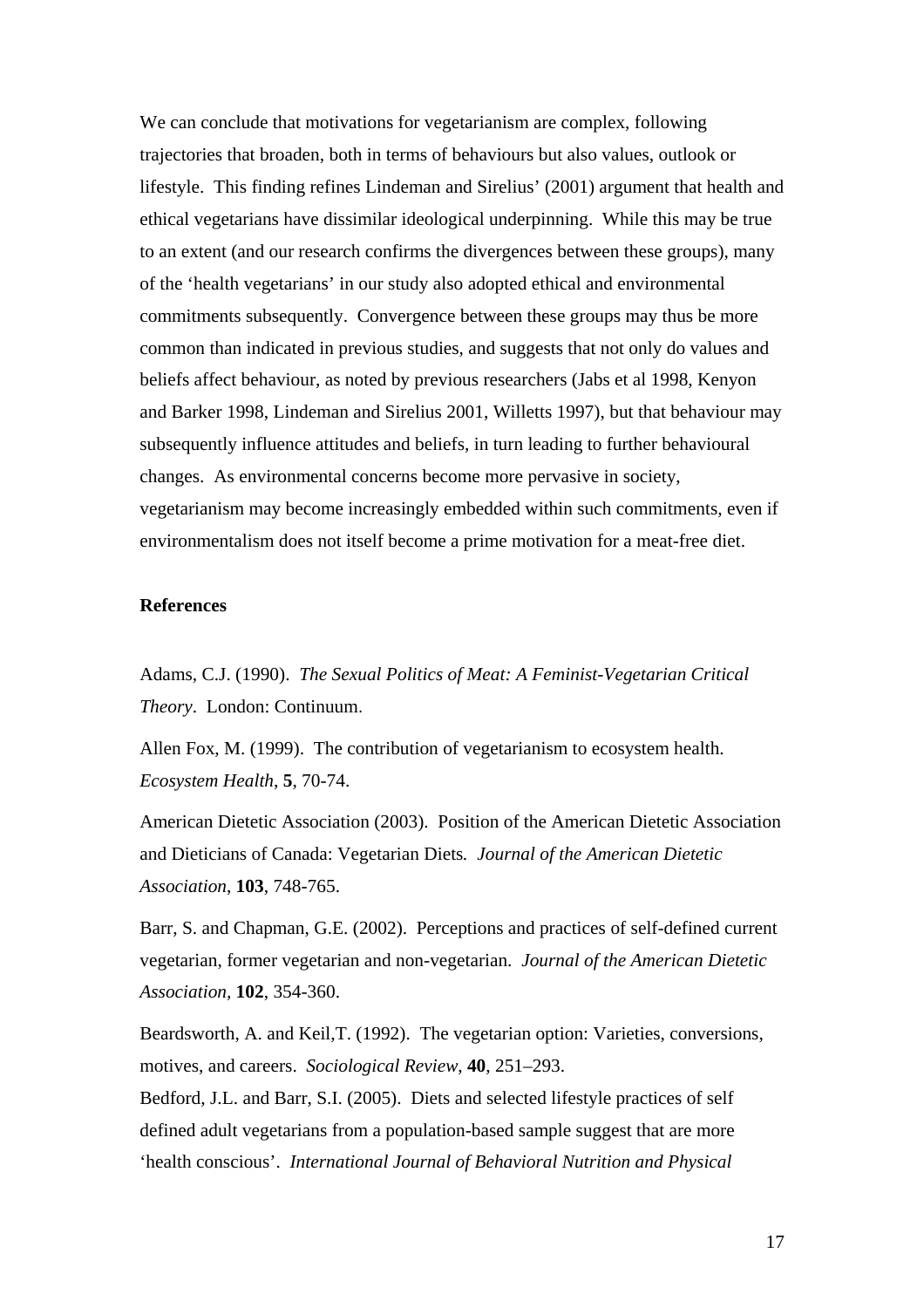*Activity,* **2***,* 4-14.

Bisogni,C.A., Connors, M., Devine, C.M. and Sobal, J. (2002). Who we are and how we eat: A qualitative study of identities in food choice, *Journal of Nutrition Education and Behavior*, **34**, 128–139.

Chen, P. and Hinton, S.M. (1999). Realtime interviewing using the World Wide Web. *Sociological Research Online*, **4** (3). Accessed at http://www.socresonline.org.uk/socresonline/4/3/chen.html

Coveney, J. (2000). *Food, Morals and Meaning: The Pleasure and Anxiety of Eating*. London: Routledge.

Devine, C.M, Connors, M., Bisogni, C.A. and Sobal, J. (1998). Life course influences on fruit and vegetable trajectories: Qualitative analysis of food choices. *Journal of Nutrition Education and Behavior*, **30**, 361-370.

Fessler, D.M.T., Arguello, A.P., Mekdara, J.M. and Macias, R. (2003). Disgust sensitivity and meat consumption: a test of an emotivist account of moral vegetarianism. *Appetite,* **41**, 312-41.

Fox, N.J. and Ward, K. (2006). Health identities: from expert patient to resisting consumer. *Health,* **10**, 461–479.

Fox, N.J. and Ward, K. (submitted) Vegetarianism, health and identity. *Social Science & Medicine.* 

Fraser, G. E (2003). *Diet, Life expectancy and Chronic Disease.* Oxford: Oxford University Press

Gaard, G (2002). Vegetarian eco-feminism: a review essay. *Frontiers*, **23**, 117-146.

Glaser J., Dixit J. and Green D.P. (2002). Studying hate crime with the Internet: what makes racists advocate racial violence? *Journal of Social Issues,* **58**, 177-193.

Hamilton, M.B (1993). Wholefoods and healthfoods: beliefs and attitudes. *Appetite*, **20**, 223-228.

Henning J. (2005) Nothing old can stay. *Perseus Development Corporation*. Accessed at http://perseus.com/blogsurvey/blog/051223agerange.html

Hewson, C., Yule, P., Laurent, D. and Vogel, C. (2003). *Internet Research Methods.* London: Sage.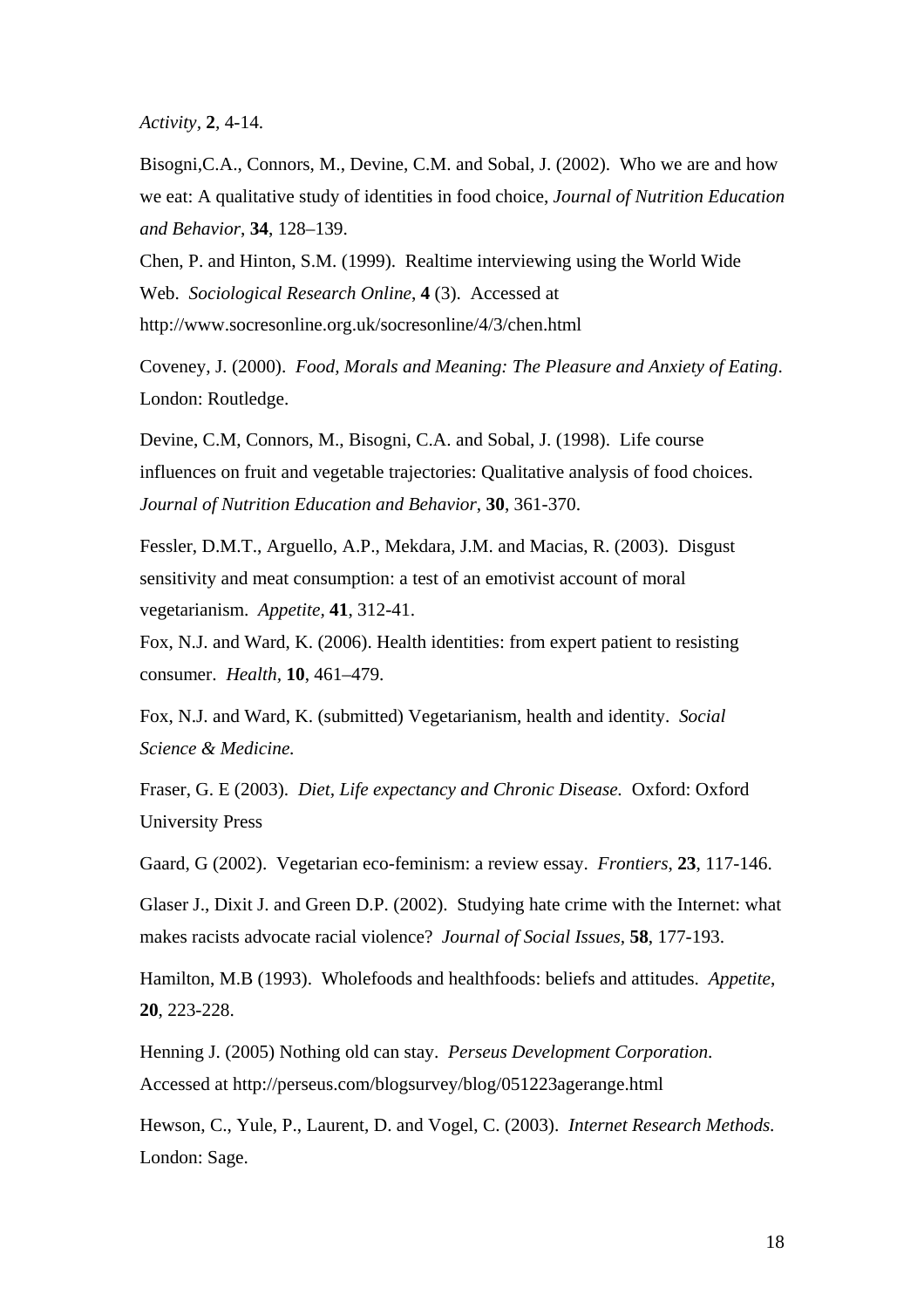Hoek, A.C., Pieternel, A.L., Stafleu, A. and de Graaf, C. (2004). Food-related lifestyle and health of Dutch vegetarians, non-vegetarian consumers of meat substitutes, and meat consumers. *Appetite*, **42***,* 265-272.

Illingworth, N. (2001). The Internet matters: exploring the use of the Internet as a research tool. *Sociological Research Online*, *6 (2).* Accessed at http://www.socresonline.org.uk/6/2/illingworth.html

Jabs, J., Devine, C. and Sobal, J. (1998). Model of the process of adopting diets: Health vegetarians and Ethical vegetarians. *Journal of Nutrition Education*, **30**, 196- 202.

Kalof, L,, Dietz, T,, Stern, P.C. and Guagnano, G.A. (1999): Social psychological and structural influences on vegetarian beliefs. *Rural Sociology*, **64**, 500-511.

Kenyon, P.M and Barker, M.E (1998). Attitudes towards meat eating in vegetarians and non-vegetarian teenage girls in England – an ethnographic approach. *Appetite*, **30**, 185-198.

Key, T., Appleby, P.N. and Rosell, M.S. (2006). Health effects of vegetarian and vegan diets. *Proceedings of the Nutrition Society*, **65***,* 35-41.

Kim, H.J. and Houser, R.F. (1999). Two small surveys, 25 years apart, investigating motivations of dietary choice in 2 groups of vegetarians in the Boston area. *Journal of the American Dietetic Association*, **99**, 598-601.

Lea, E. and Worsley, A. (2001) Influences on meat consumption in Australia. *Appetite,* **36**, 127-136.

Lindeman, M. and Sirelius, M. (2001) Food choice ideologies: the modern manifestations of normative and humanist views of the world. Appetite, **37**, 175-184. Nosek B.A., Banaji, M.R. and Greenwald, A.G. (2002). E-research: ethics, security, design, and control in psychological research on the Internet. *Journal of Social Issues*, **58** (1), 161-176.

Phillips, F. (2005). Vegetarian nutrition. *Nutrition Bulletin,* **30**, 132-197.

Pope, C., Zeibland, S. and Mays, N. (2000) Qualitative research in health care; analysing qualitative data. *British Medical Journal*, **320,** 114-116. Povey, A., Wellens, B. and Conners, M. (2001) Attitudes towards following meat,